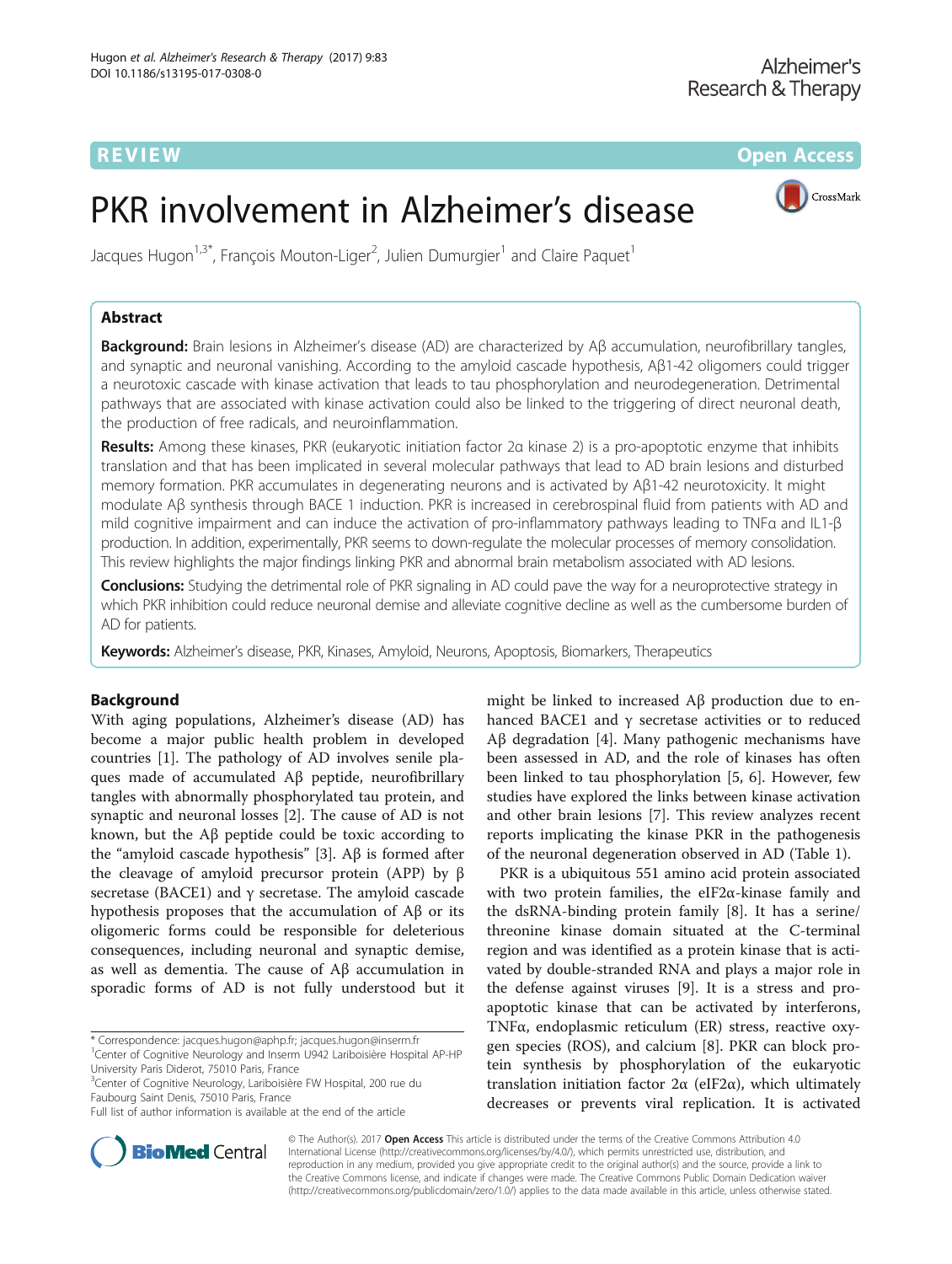<span id="page-1-0"></span>Table 1 Published reports on PKR and Alzheimer's disease

| Report                        | Sample       | Results                                       |
|-------------------------------|--------------|-----------------------------------------------|
| Chang et al. 2002 [45]        | <b>Brain</b> | pPKR neuronal accumulation                    |
| Peel et al. 2003 [39]         | <b>Brain</b> | pPKR neuronal accumulation                    |
| Onuki et al. 2004 [32]        | <b>Brain</b> | pPKR neuronal accumulation                    |
| Paccalin et al. 2006 [71]     | PBL          | pPKR increased level                          |
| Page et al. 2006 [40]         | <b>Brain</b> | pPKR increased concentration                  |
| Bullido et al. 2008 [74]      | <b>DNA</b>   | PKR gene association                          |
| Damjanac et al. 2009 [72]     | PBL          | PKR-dependent increases in P53, Redd1         |
| Couturier et al. 2010 [35]    | PBL          | PKR control of inflammation                   |
| Bose et al. 2011 [47]         | <b>Brain</b> | Co-localization of pPKR and ptau              |
| Paquet et al. 2012 [69]       | <b>Brain</b> | Increased levels of PKR activator PACT        |
| Mouton-Liger et al. 2012 [76] | <b>CSF</b>   | Increased levels of PKR and pPKR              |
| Badia et al. 2013 [73]        | PBL          | Increased levels of PKR RNA in ApoE4 patients |
| Dumurgier et al. 2013 [77]    | <b>CSF</b>   | CSF pPKR predicts cognitive decline           |
| Paquet et al. 2015 [79]       | <b>Brain</b> | Aβ vaccine reduces pPKR load                  |
| Taga et al. 2017 [70]         | <b>Brain</b> | Correlations cognitive scores and pPKR load   |

Non-exhaustive list of published studies that assessed the levels of PKR signals in human AD samples, including brain, peripheral blood lymphocytes (PBL), and cerebrospinal fluid (CSF)

through a complex mechanism that combines displacement of an N-terminal inhibitory domain, dimerization, and autophosphorylation of the activation loop on two residues (Thr446 and Thr451). Phosphorylation at the Thr446 site occurs before the phosphorylation of Thr451. The PKR activator protein PACT can activate PKR in the absence of double-stranded RNA and during cell stress. PKR can bind to cellular proteins and participate in several complexes through protein–protein interactions (for a review on PKR see Garcia et al. [\[8](#page-7-0)]).

## Integrated stress response

Various stresses can be induced, and eukaryotic cells have an adaptive response called the integrated stress response (ISR) that can restore cell homeostasis [[10](#page-7-0)]. The main molecular event in this response is the phosphorylation of eIF2 $\alpha$ , which can lead to a global reduction in translation and the induction of selected genes, including the transcription factors ATF4 and BACE 1. Four eIF2 kinases catalyze this phosphorylation, PKR, PERK, GCN2, and HRI, which are all induced by specific or common stresses. The ISR is primarily a pro-survival pathway, but prolonged stress can lead to cell death. ATF4 has been implicated in cell survival or apoptosis and memory formation. Conflicting results have been proposed by different groups, showing either a constraint of memory [\[11\]](#page-7-0) or that ATF4 is a key physiological regulator of memory [[12](#page-7-0)]. In addition to PKR, PERK has also been implicated in neurodegeneration through the induction of the unfolded protein response (UPR) [\[13](#page-7-0)]. The UPR is a protective reaction triggered by the occurrence of ER stress that decreases the

unfolded protein load and assures a normal protein‐folding process [[14](#page-7-0)]. Prolonged UPR might be detrimental to cell survival. PERK is also a new therapeutic target in AD [[15](#page-7-0)]. ISR is depicted schematically in Fig. [1](#page-2-0). Converging cellular stresses, such as ER stress, can concurrently activate PKR and PERK. The question that should be addressed is what involvement PKR has in the genesis of lesions, including neuronal apoptosis and autophagy, neuroinflammation, and Aβ formation and toxicity. This review focuses on the participation of this eIF2α kinase in the development of abnormal signaling pathways associated with neurodegeneration and memory disturbances.

# PKR in apoptosis and autophagy

Many reports have shown that PKR is a pro-apoptotic kinase in various cells, including in neurons. For example, in cultures of retinal ganglion neurons, tunicamycin exposure induced ER stress, PKR activation, and widespread neuronal apoptosis. The pretreatment of cell cultures with the PKR inhibitor C16 (also designated PKRi) or with PKR siRNA attenuated neuronal or retinal ganglion cell death induced by tunicamycin [\[16](#page-7-0), [17](#page-7-0)]. The authors concluded that inhibiting PKR activation is neuroprotective. In 2007, data from mixed cortical cultures revealed that the toxic protein GP-120 of the human immunodeficiency virus 1 increased PKR phosphorylation and caspase 3 activation. The pharmacological pretreatment of cultures with two PKR inhibitors reduced neuronal apoptosis [\[18](#page-7-0)]. The exposure of human neuroblastoma cells SH-SY5Y to interferon-β induced the activation of PKR and caspase 3 cleavage, and this effect was inhibited by the PKR inhibitor C16 [[19](#page-7-0)]. In 2014, a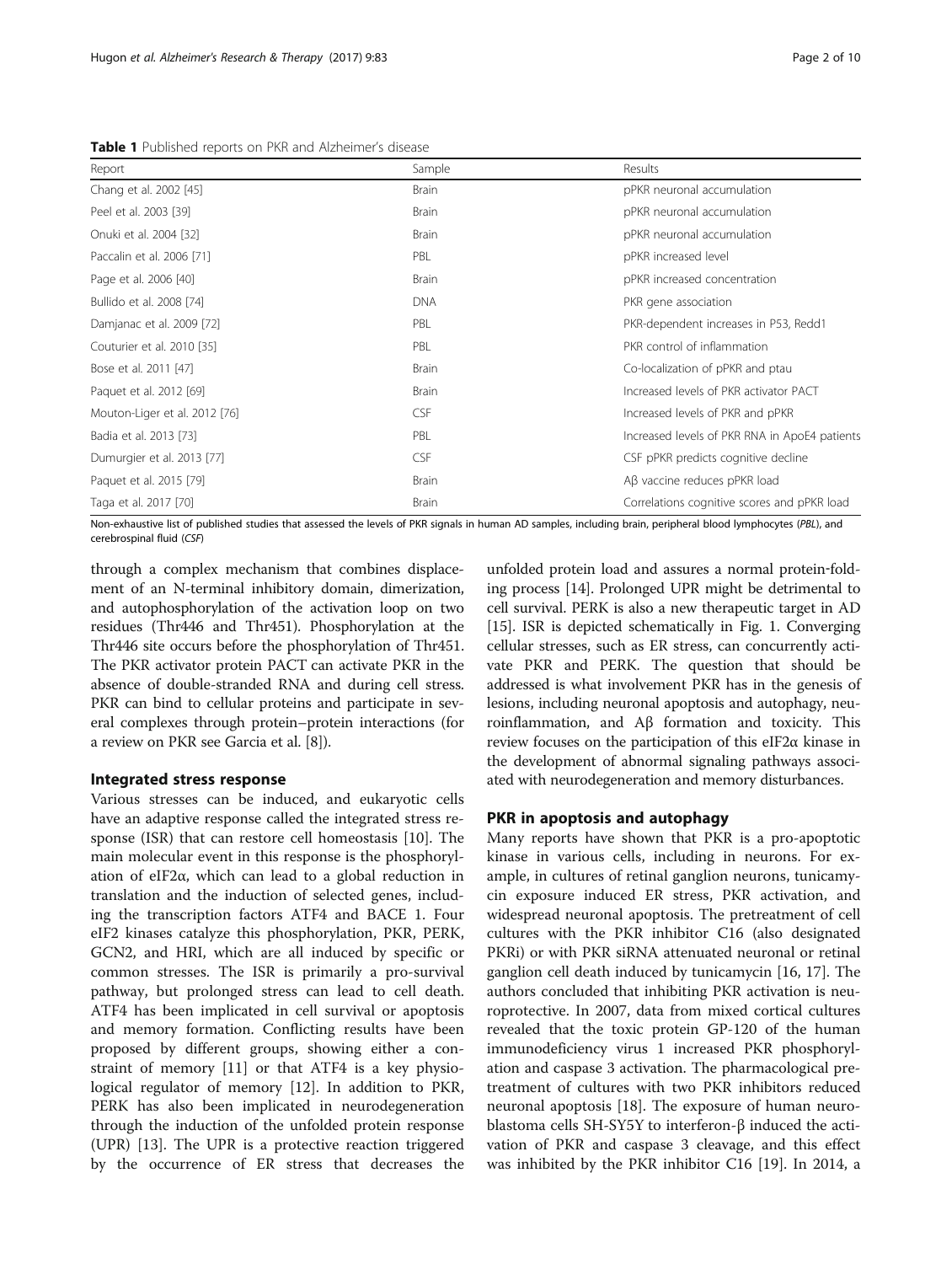<span id="page-2-0"></span>

report demonstrated that acute striatal injection of the excitotoxic compound quinolinic acid locally produced PKR activation neuroinflammation and neuronal apoptosis in vivo. An intraperitoneal injection of the PKR inhibitor C16 reduced PKR activation IL-1β levels and neuronal apoptosis [\[20\]](#page-7-0). PKR is also involved in the induction of autophagy, and this process could be linked to the protein STAT 3, which directly interacts with PKR [[21](#page-8-0)]. In a recent study, Bordi et al. [\[22](#page-8-0)] have demonstrated that abnormal autophagy could contribute to the pathogenesis of AD lesions. Increased triggering of autophagy associated with reduced lysosomal clearance of substrates could lead to autophagic pathology and neuritic dystrophy detected in AD. Further research will be needed to determine whether PKR can participate in this autophagic induction of neurodegeneration.

# PKR and inflammation

Previous reports have demonstrated that PKR is an active player in innate immunity and could participate in several inflammatory pathways [[23](#page-8-0)]. Published data have shown that PKR is involved via an interaction with NLRP3 in HMGB1 release and IL-1β production [\[24, 25](#page-8-0)], although these findings are still being debated [\[26\]](#page-8-0). In addition, PKR can trigger the NF Kappaβ pathway necessary for TNFα expression via direct protein interactions with I Kappaβ [[27](#page-8-0)]. Finally, PKR can interact with the MAPK pathways and can trigger the activation of JNK and P38 kinases, which are also implicated in neuronal death and inflammation [\[28\]](#page-8-0). In conclusion, PKR is activated during three detrimental cellular events, that is, apoptosis, autophagy, and inflammation, which are prominent features of AD brain lesions. Future studies will be necessary to determine the exact starting time of brain PKR activation in the long evolution of preclinical AD brain lesions.

# PKR in Aβ metabolism and neurotoxicity

In vitro studies have revealed that PKR is activated by Aβ peptide toxicity. In 2002, a report showed that, in a human neuroblastoma cell line and in primary neuronal cultures, Aβ exposure induced PKR activation, eIF2α phosphorylation, and apoptosis. The use of dominantnegative PKR cell lines or PKR knockout neurons and calcium blockers reduced the levels of neuronal apoptosis, which suggested that PKR could be involved in calcium-mediated Aβ neurotoxicity [[29](#page-8-0)]. Further studies have revealed that caspase 3 could modulate PKR activation and apoptosis [[30](#page-8-0), [31](#page-8-0)]. Using a randomized ribozyme library, the authors found that PKR was involved and activated in ER stress induced by tunicamycin in human neuroblastoma cells [[32](#page-8-0)]. Surprisingly, another report did not detect UPR activation in cultured neurons exposed to Aβ, whereas PKR was clearly activated [\[31](#page-8-0)]. Tunicamycin exposure has also been explored in human neuroblastoma cells, and the results have shown that the PKR inhibitor C16 or the overexpression of a dominantnegative PKR attenuates neural cell apoptosis [[17,](#page-7-0) [33](#page-8-0)]. Recently, it was shown in primary neuronal cultures from wild-type and PKR knockout mice that Aβ toxicity was blocked by genetic deletion of PKR and the JNK inhibitor XG 102, suggesting that dual kinase inhibition might be efficient for enhanced neuroprotection [\[34](#page-8-0)]. In addition, it was demonstrated that the PKR inhibitor C16 reduces the release of the inflammatory cytokines TNFα and IL-1β in mixed co-cultures of neurons and microglial cells [\[35](#page-8-0)]. PKR can control the levels of BACE 1 protein in human neuroblastoma cells exposed to oxidative stress, which suggests that PKR could modulate Aβ production [[36](#page-8-0)]. In addition, the increased activity of BACE1 could also lead to synthesis of the β-cleaved carboxy-terminal fragment of APP (βCTF), which can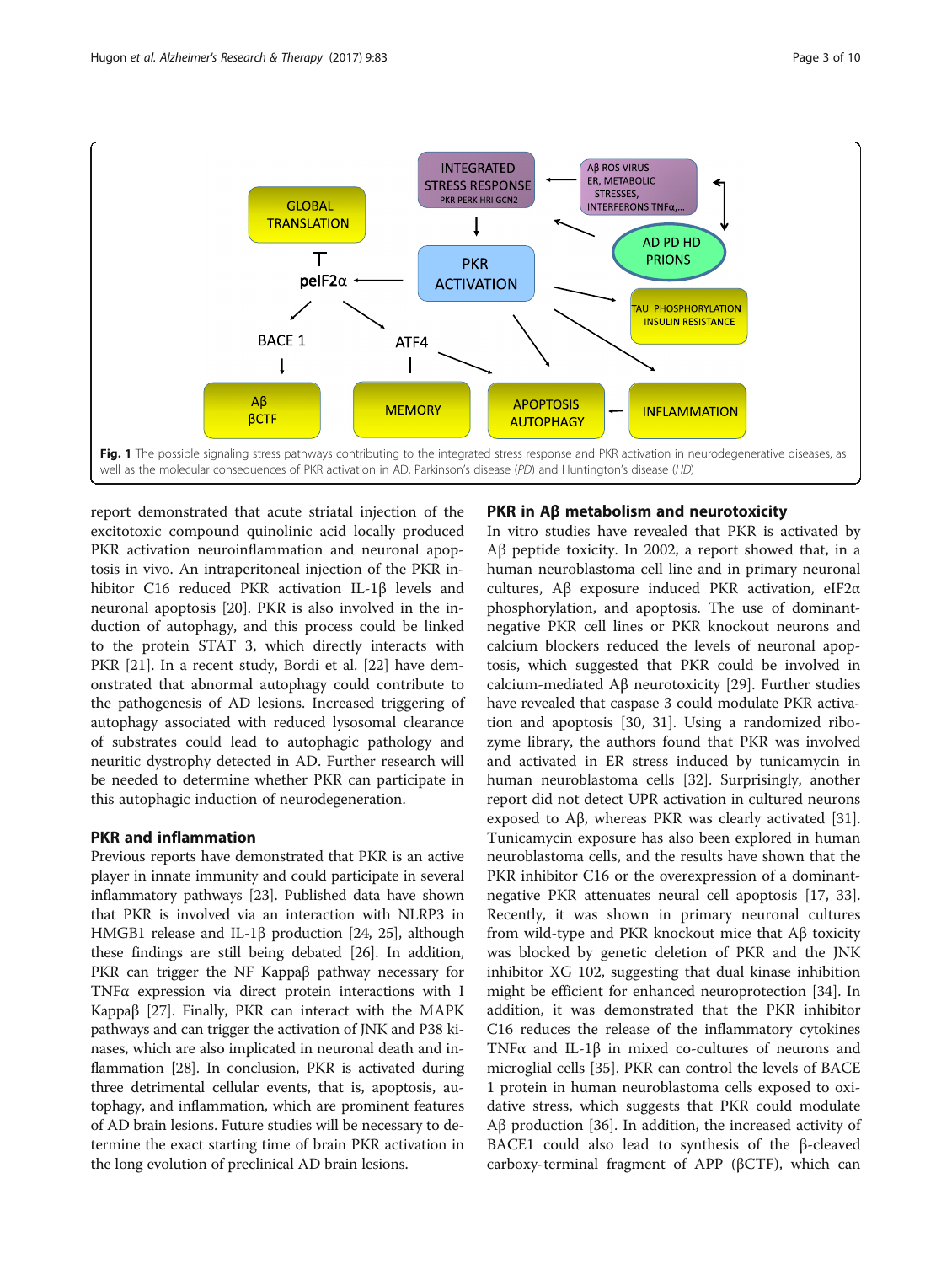recruit APPL to rab5 endosomes and can abnormally increase endocytosis and impair axonal transport [\[37](#page-8-0)]. Overall, PKR inhibition reduces Aβ-induced apoptosis neuroinflammation and BACE1 levels in cell cultures.

Reports in experimental animals have confirmed the outcomes of the in vitro studies. In 2003, the first histological studies showing that activated PKR was detected in the brain of APP/PS1 knock-in mice were published, and PKR was observed around plaques and in dystrophic neurites [[38, 39\]](#page-8-0). Data from immunochemical and histological methods confirmed the results in APP/PS1 knock-in mice, which demonstrated that phosphorylated PKR was increased in the brain of mutated mice and was mostly located in hippocampal degenerating neurons. Activated PKR was found in the cytoplasm and nucleus, as well as co-localized with neuronal apoptotic markers [\[40](#page-8-0)]. A more recent study showed that, in various experimental models, including monkeys, intracerebroventricular injection of Aβ oligomers induced PKR and eIF2 $\alpha$  phosphorylation along with cognitive deficits via a mechanism linked to TNFα production. These effects were abolished in PKR and TNFα knockout mice, which suggested that PKR activation was linked to a TNFα-mediated process induced by Aβ oligomer neurotoxicity [[41\]](#page-8-0). Two studies have shown that PKR can be implicated in brain Aβ production in wildtype mice exposed to thiamine deficiency or to peripheral inflammation following systemic lipopolysaccharide administration. Both effects on Aβ levels were reversed in PKR knockout mice [\[42, 43\]](#page-8-0). In addition, the pharmacological inhibition of PKR with the compound C16 transiently prevented neuroinflammation in APPswePS1 dEç transgenic mice, but surprisingly increased Aβ load at 18 months of age in treated mice compared with untreated mice [\[44\]](#page-8-0). The models used in these various studies are different, and the mechanisms of PKR inhibition and further studies are certainly needed to establish the long-term effects of PKR inhibition on Aβ production in experimental models of neurodegeneration.

# PKR and tau phosphorylation

It was demonstrated in early reports on AD human brains [[39](#page-8-0), [45](#page-8-0)] that phosphorylated PKR could colocalize with phosphorylated tau in affected neurons. The question raised by these findings was: could PKR directly or indirectly participate in tau phosphorylation? Two studies have addressed this subject. The first report demonstrated that, in rat neuronal cultures, the phosphatase inhibitor okadaic acid can induce tau and PKR phosphorylation, can trigger the induction of transcription factor 4 (ATF4), and can lead to apoptosis [\[46](#page-8-0)]. Another study demonstrated that tunicamycin or Aβ treatment can induce PKR in human neuroblastoma cells and can trigger GSK3β activation, as well as tau

phosphorylation. The pretreatment of cell cultures with the PKR inhibitor PRI peptide reduced GSK3β and PKR activation, as well as tau phosphorylation, which suggests that PKR can indirectly control GSK3β activation [[47\]](#page-8-0). These results could partially explain the histological co-localization of neuronal PKR and tau detected in AD brains and could implicate PKR in signaling pathways that lead to tau phosphorylation.

# PKR and memory

AD is very often marked by initial memory disturbances, and patients are often followed over the course of the disease with memory tests such as the free and cued selective reminding test [\[48](#page-8-0)]. Several experimental reports have shown that the activation of PKR signaling could be associated with decreased memory performance. Previous studies have shown that local protein synthesis at synapses is required for long-lasting strength induced by, for example, BDNF [\[49](#page-8-0)]. Inhibitors of protein synthesis have been used to experimentally induce amnesia.

Recent studies focusing on the role of PKR and its capacity to reduce protein translation have demonstrated that a link exists between the modulation of PKR activity and memory formation. An initial study was conducted using transgenic mice only expressing inducible PKR in the hippocampal CA1 region after intra-ventricular injection of the compound AP20187 [[50](#page-8-0)]. This treatment increased the expression of phosphorylated eIF2α and ATF4 and reduced CREB pathways in hippocampal neurons of the CA1 region. Under these conditions, late-phase long-term potentiation (LTP) and memory consolidation for avoidance test and fear-conditioning evaluations were reduced in treated animals. The administration of the general translation inhibitor anisomycin did not reproduce these results, which suggests that the modulation of specific genes via the PKR/eIF2α pathway was more likely to be involved than the general repression of global translation. This is an elegant demonstration of the role of PKR in experimental memory consolidation.

In 2011, Zhu et al. [\[51\]](#page-8-0) confirmed the involvement of PKR in the molecular process of memory. They found that, in PKR knockout mice, LTP learning and memory tests were enhanced compared with control mice. These effects were associated with augmented network excitability. In addition, they demonstrated that the lack of PKR reduced the action of interferon-γ on GABAergic synapses. These cognitive improvements were reproduced after intra-peritoneal administration of the PKR inhibitor C16 in wild-type mice.

Another study has confirmed the involvement of PKR in cortex taste memory [\[52\]](#page-8-0). Using novel taste learning and conditioned test aversion, the authors showed that systemic or local injection of PKRi in the gustatory cortex enhanced cognitive performance in rats. These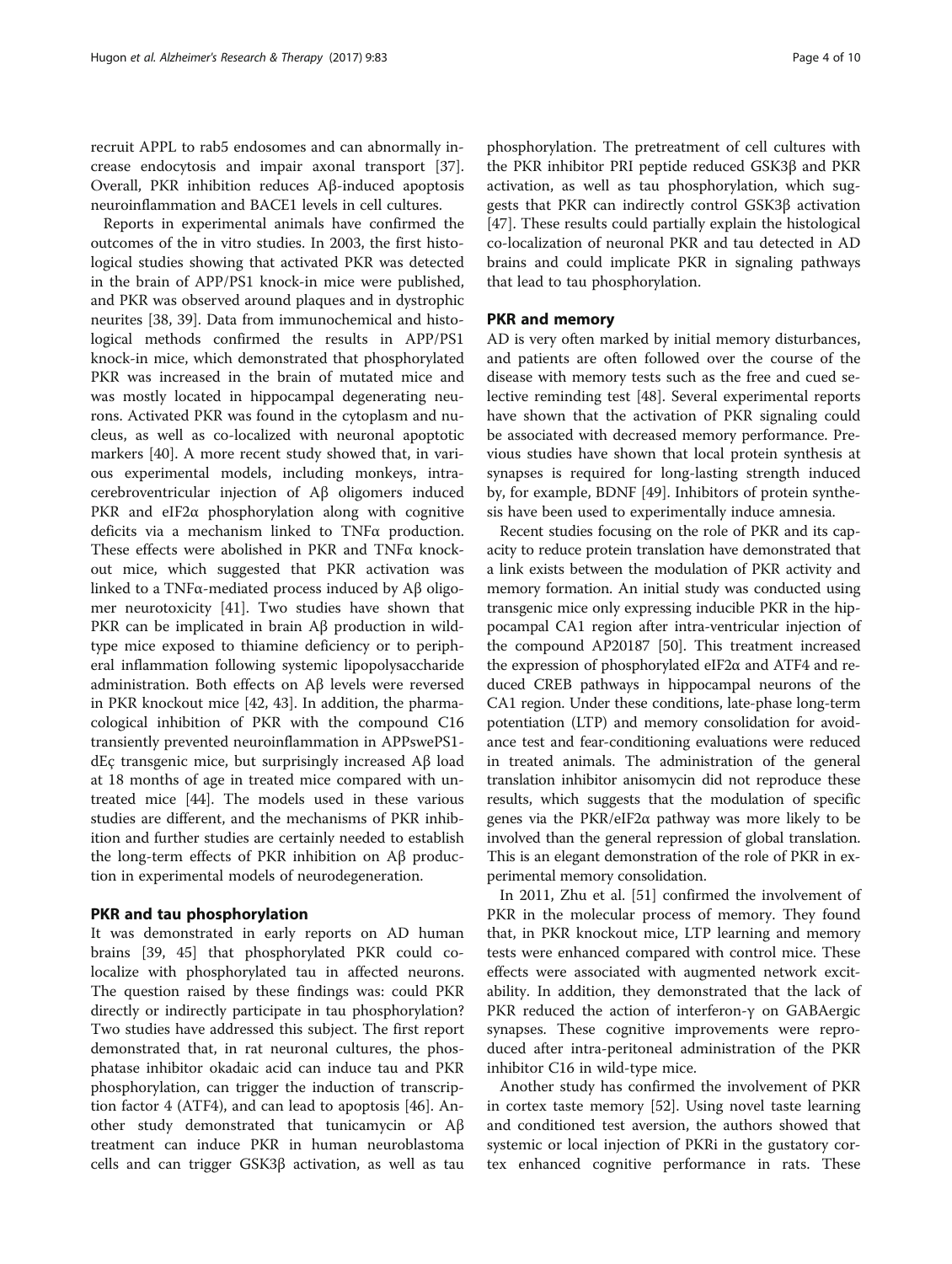findings were associated with a reduction in PKR activation and eIF2α phosphorylation. Recent data have shown that a molecule called ISRIB (integrated stress response inhibitor) acting between eIF2 $\alpha$  and eIF2B [\[53\]](#page-8-0) in the process of general translation was able to increase spatial memory and fear-conditioning tests in treated animals. These results led to the conclusion that the downstream effects of ISRIB on the initial translation phase that occurs after eIF2α phosphorylation might also modulate the molecular process of memory. Surprisingly, this result was not found in another study in AD J20 transgenic mice or in wild-type mice treated with ISRIB [\[54](#page-8-0)]. Regarding these data, it is possible that PKR might act on memory consolidation through other pathways either downstream of or not dependent on eIF2α. Another explanation is that the disturbing cognitive effects linked to brain amyloid accumulation in these mice were too high to be compensated for by ISRIB.

The allele E4 of the apolipoprotein E gene is a major genetic risk factor for AD [[55\]](#page-8-0). Overexpressing the human apolipoprotein allele E4 in transgenic mice induced increased brain eIF2α phosphorylation and abnormal learning [\[56\]](#page-8-0). These authors have recently shown that the injection of PKRi rescued memory deficits and decreased ATF4 expression in treated mice [\[57\]](#page-8-0). The authors propose that ApoE4 overexpression could modulate the PKR pathway and that PKR inhibition could restore memory impairment in the initial stages of AD. A more recent article has revealed that the phenolic glucoside gastronidin acts as a PKR inhibitor in the AD transgenic Tg2576 mouse and can reduce memory disturbances and decrease BACE1 expression in treated mice [\[58](#page-8-0)]. Further research is needed to decipher the exact role of PKR in memory and synaptic functions in physiological and pathological conditions.

## PKR and insulin signaling pathways

Recent studies have supported the possibility that AD could be a form of type III diabetes in which insulin resistance could play a major role [\[59\]](#page-8-0). Clinical trials are underway to test whether the administration of intranasal insulin could modulate cognitive decline in AD [\[60](#page-8-0)]. An experimental report has shown that PKR can phosphorylate insulin receptor substrate 1 (IRS1), which is a cellular event linked to insulin resistance in peripheral organs [\[61\]](#page-8-0). In addition, high glucose can disturb insulin signaling through the activation of PKR in muscle cells [[62\]](#page-8-0). Increased apoptosis and production of ROS can be reduced by pharmacological inhibition of PKR. Another study has shown that PKR can control insulin sensitivity under physiological conditions in normal experimental animals, as well as in obese mice. The authors showed improvements in insulin sensitivity and glucose tolerance in PKR knockout mice [[63\]](#page-9-0). The activation of PKR can also decrease the proliferation of pancreatic β cells once this kinase is triggered by lipotoxicity of proinflammatory cytokines. Cell proliferation is stopped at the G1 phase [[64\]](#page-9-0). To determine whether PKR activation has a similar detrimental function in human brains will require appropriate research in AD patients. It is possible to assume that the various neuronal stresses associated with increased levels of PKR activation detected in AD brains could interfere with neuronal insulin signaling, as observed in the cells of peripheral organs during metabolic stress.

# PKR in AD patients

## Neuropathological studies

In 2002, the first report showing a link between PKR and AD revealed that degenerating neurons in the hippocampus and the frontal cortex of AD patients displayed marked immunohistochemical positivity for phosphorylated PKR and eIF2 $\alpha$  [\[45\]](#page-8-0) (Fig. [2](#page-5-0)). In addition, many of these neurons were also immunostained with an antibody for phosphorylated tau protein [[45\]](#page-8-0). It was concluded that the PKR-eIF2α pro-apoptotic pathway could be involved in neuronal degeneration. Previously, a comparable finding was also made for Huntington's disease [[65\]](#page-9-0). These results have been confirmed in AD by new reports showing that phosphorylated PKR immunoreactivity was predominantly granular in neurons and was associated with neuritic plaques in the hippocampus and the cortex [[38, 39\]](#page-8-0). Onuki et al. [[32\]](#page-8-0) also revealed that phosphorylated PKR was present in neurons in AD brains. In 2005, the same team showed that phosphorylated PKR could accumulate in hippocampal neurons of Parkinson's disease (PD) and Huntington's disease (HD) patients, and they found increased levels of this protein in hippocampal samples using western blots [\[66](#page-9-0)]. Regarding these findings, PKR was proposed as a putative therapeutic target to attenuate neuronal demise in these disorders [\[67\]](#page-9-0). Interestingly, Paquet et al also revealed that phosphorylated PKR was present in degenerative neurons in Creutzfeldt–Jakob disease and that these accumulations were correlated with the extent of neuronal apoptosis, spongiosis and microglial activation [[68\]](#page-9-0).

The molecular mechanism of neuronal PKR activation in AD is not known, and researchers have tried to determine whether the PKR activator PACT is involved in this process. Using immunohistochemical techniques, Paquet et al. have shown that PACT and phosphorylated PKR co-localized in degenerating neurons in AD brains and in APP/PS1 transgenic mice [\[69\]](#page-9-0). PACT shRNA treatment of human neuroblastoma cells decreased PKR activation produced by  $Aβ1-42$  exposure. These results correlate with the idea that Aβ1-42 toxicity could increase PACT levels and induce PKR activation, as well as neuronal degeneration. Although abnormal neurons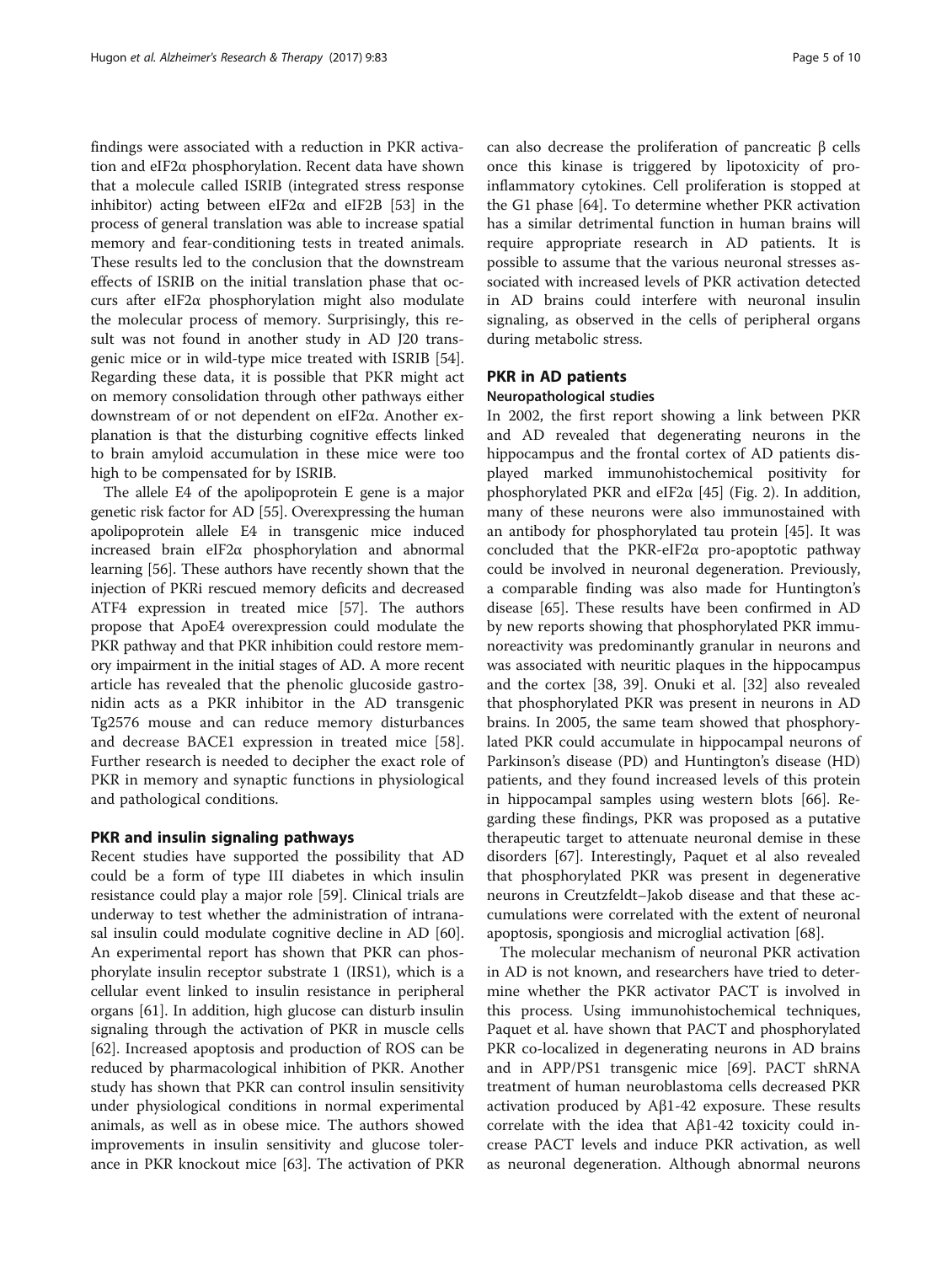<span id="page-5-0"></span>

in AD brains could accumulate phosphorylated tau and PKR, a link between the two proteins has not been determined. In 2010, Bose et al revealed that, in AD brains, neuronal phosphorylated PKR could co-localize with activated GSK3β, which is a potent kinase that can phosphorylate tau protein [[47\]](#page-8-0). A more recent histological study has shown that the loads of two proinflammatory kinases, PKR and JNK, had a negative correlation with cognitive scores in a cohort of 299 AD and non-AD brains [[70\]](#page-9-0).

Altogether, these findings argue in favor of a detrimental role for neuronal PKR activation in neurodegenerative diseases, although the exact cause of this molecular process might be different in neurons from AD, PD, or HD patients. These data indicate that triggers other than Aβ peptide can activate PKR in PD or HD, as well as perhaps in AD. This abnormal signaling, including PKR activation, could represent an initial neurodegenerative event that leads to various neuropathological lesions as a function of neuronal susceptibility.

# Blood studies

Several studies have assessed the levels of PKR in blood and cerebrospinal fluid (CSF) of AD patients and controls. An analysis of the concentrations of total and phosphorylated PKR in peripheral blood mononuclear cells (PBMCs) was carried out to assess whether PKR is a possible blood biomarker [\[71](#page-9-0)]. The results in 23 AD patients and 19 control individuals showed statistically significant increased levels of the ratio of PKR/phosphorylated PKR in AD patients compared with controls. These ratios were correlated with the levels of Mini Mental Status Examination (MMSE), as well as free and cued selective reminding tests in AD patients. Unfortunately, overlapping concentrations were found that did not clearly differentiate affected people from nonaffected people at the individual level. Subsequent data from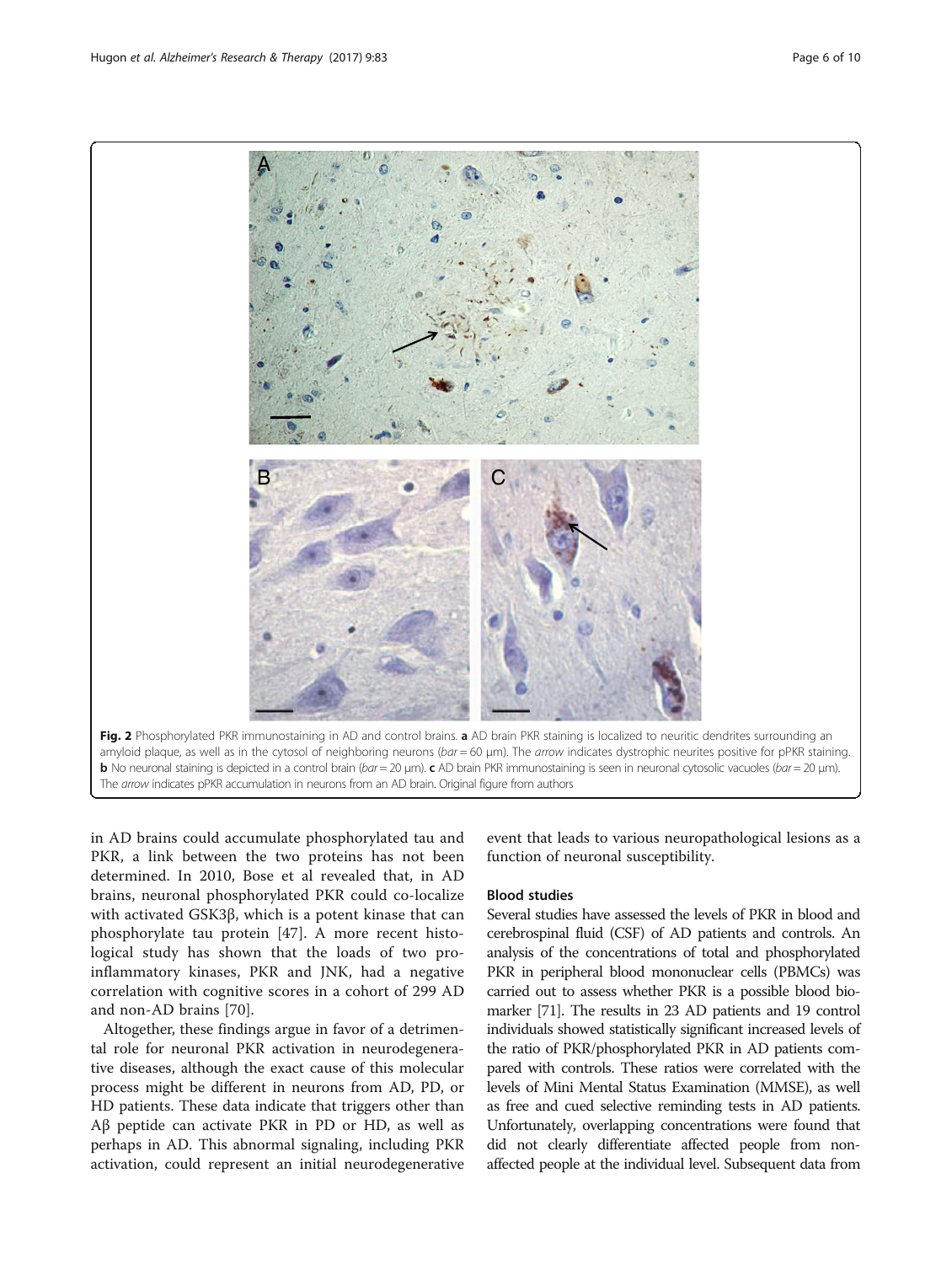PBMCs have demonstrated that the concentrations of p53 and Redd1 mRNA and proteins were enhanced in AD patients and were linked to PKR levels. The conclusion of this study was that the activation of a PKR-p53-redd1 pathway could participate in translation deregulation [\[72](#page-9-0)]. It has been demonstrated that experimental peripheral inflammation controlled by PKR could modulate central neuroinflammation and Aβ production [[43\]](#page-8-0). A research report has shown that pharmacological inhibition of PKR in PBMCs from AD patients could reduce the release of TNFα, IL-1α, and IL-6 while also preventing the activation of caspase 3. The authors indicate that peripheral inhibition of PKR might modulate the brain inflammation observed in AD [\[35](#page-8-0)].

The allele E4 of the apolipoprotein gene is a risk factor for AD and might also trigger the early onset of the disease. Badia et al. [\[73](#page-9-0)] studied gene and protein expression in PBMCs of 50 healthy subjects, with 33 subjects carrying at least one ApoE4 allele. The findings revealed that RCAN1 (regulator of calcineurin), calcineurin, and PKR mRNA levels were increased in subjects with at least one ApoE4 allele compared with subjects without any ApoE4 alleles [\[73](#page-9-0)]. The links between the E4 allele and PKR are not yet known but could explain the increased levels of the PKR protein in PBMCs of AD patients that were detected in early reports. Another genetic study linking the PKR gene to AD was published by Bullido et al. [[74\]](#page-9-0). These authors reported that a PKR SNP (rs2254958) located in the 5′ UTR region within an exonic slicing enhancer was associated with AD. The C allele was more frequently found than the non-CC genotype in AD patients [[74](#page-9-0)]. For the authors, one possible explanation for these findings was that variants of human genes involved in HSV-1 infection could modulate susceptibility to AD. In conclusion, it is certainly worth further exploring the reasons why PKR gene expression is differently regulated in AD PBMCs, and this result could be used in the future as a possible biomarker for early diagnosis and prevention trials.

## CSF studies

The CSF seems to be one of the most reliable sources of metabolic information and anomalies occurring in the brain. So far, assessments of CSF biomarkers, such as Aβ1-42, Aβ1-40, tau, and phosphorylated tau, have been widely used in clinical research and in routine practice to determine whether patients have CSF abnormalities that reflect AD brain lesions [[75](#page-9-0)]. Based on results showing increased levels of PKR in AD brains, we have evaluated the CSF levels of total and phosphorylated PKR in AD patients ( $n = 45$ ) in mild cognitive impairment (MCI) due to AD with abnormal CSF biomarkers  $(n = 11)$  and in neurological controls  $(n = 35)$  with normal CSF biomarkers [\[76](#page-9-0)]. The findings revealed significantly augmented concentrations of total and phosphorylated PKR in AD and MCI patients compared with neurological controls. The sensitivity was 91.1% and the specificity was 94.3%. Very few overlapping results were observed. CSF PKR levels correlated with phosphorylated tau levels. In a subsequent study, affected individuals were followed for 2 years with repeated cognitive evaluations. Patients with high levels of CSF phosphorylated PKR had a more rapid cognitive decline than patients with low CSF phosphorylated PKR concentrations [\[77\]](#page-9-0). Other CSF biomarkers were not associated with cognitive deterioration during the follow-up period. The development of reliable tests to measure CSF PKR levels and other kinases could bring about new useful biomarkers that could facilitate the diagnosis of early AD brain lesions, as well as provide a possible prediction for future cognitive decline in patients with dementia and in non-dementia patients [\[78](#page-9-0)].

## Pharmacological interventions

As reported previously in this review, several studies have used PKR genetic blockade or PKR pharmacological inhibition to modulate the molecular process of memory formation or AD brain lesions in experimental models and transgenic AD mice. Unfortunately, no pharmacological PKR inhibitors have reached clinical phase 1 or subsequent phases of clinical trials. The consequences of the active anti-amyloid therapy AN 1792 on brain PKR and tau loads have recently been studied [[79](#page-9-0)]. In nonimmunized patients, the magnitude of axonal degradation (neuritic curvature ratio) and spongiosis was correlated with the levels of phosphorylated PKR load assessed by immunohistochemical methods. In immunized patients, the reduction of PKR load was associated with Aβ1-42 removal and the decrease of microglial markers. These results underlined the links between Aβ1-42 accumulation, PKR activation, and neuroinflammation.

## Conclusions

The initial cause of AD is unknown, and the trigger for inducing the accumulation of Aβ oligomers in sporadic AD is also unknown. Whether activation of PKR in AD follows the accumulation of Aβ or is located upstream of this amyloid pathway and leads to BACE 1 induction has not yet been determined. PKR can be activated by so many stresses that lead to ISR that an association with subtle brain inflammation (viral or infectious), ER or oxidative stress, and metabolic abnormalities could increase BACE 1 translation and Aβ synthesis. These events, which may be associated, for example, with an infection, trauma, or an unknown aging process, could occur decades before the first clinical signs and may be reinforced by Aβ oligomer production. As mentioned before, brain PKR activation is independent of Aβ accumulation in PD and HD and could be linked to  $\alpha$ -synuclein and abnormal metabolism of huntingtin. It is plausible that once the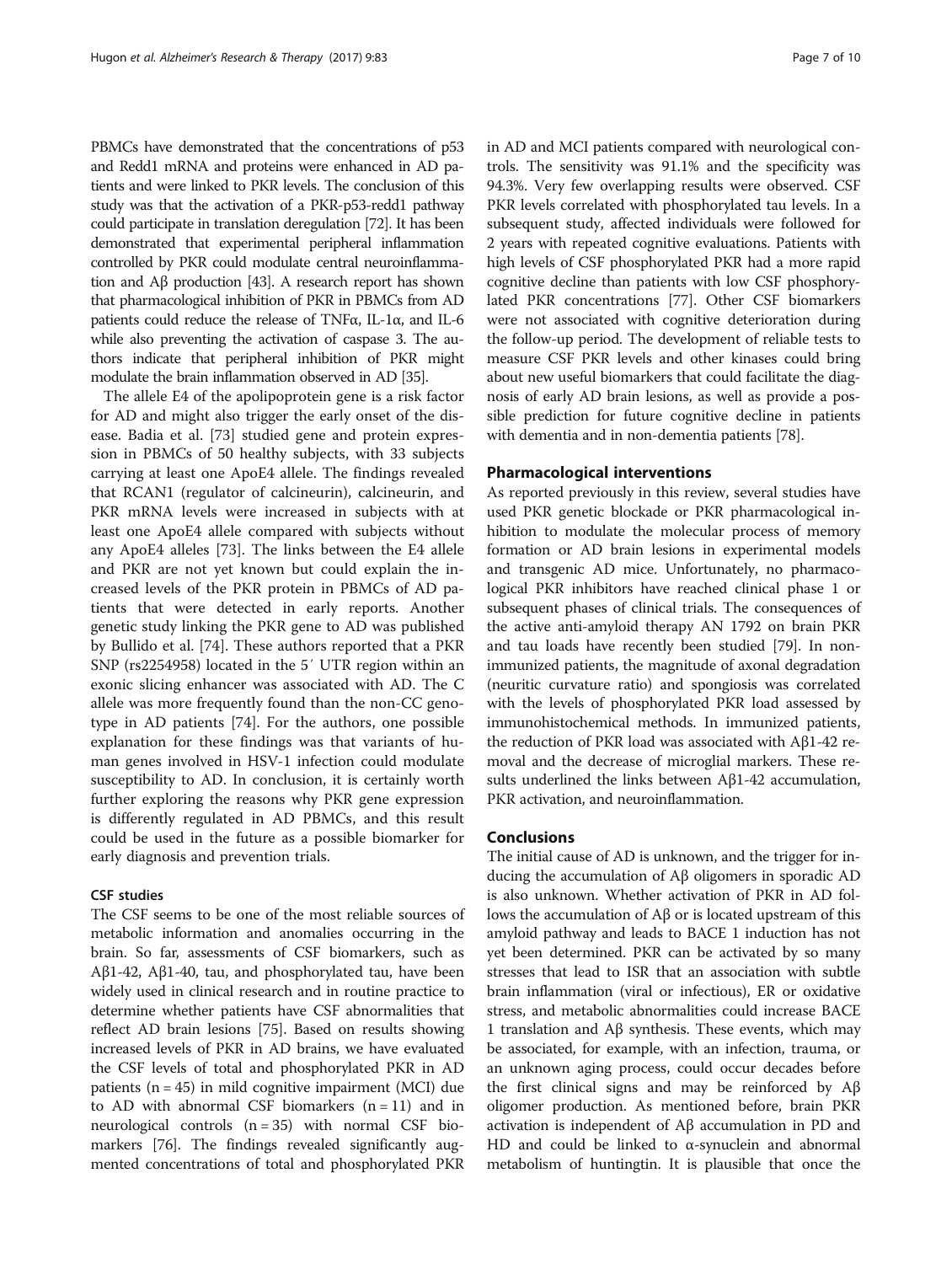<span id="page-7-0"></span>neurotoxic cascade is switched on, several abnormal molecular pathways could contribute to this vicious circle and lead to AD through tau phosphorylation, synaptic degradation, and initial memory disturbances. A comparable cascade involving other proteins could theoretically be proposed for other neurodegenerative disorders, such as PD and HD. In the future, early pharmacological inhibition of kinases associated with a reduction of Aβ oligomer synthesis might support efficient multi-target therapy. The discovery of new PKR inhibitors seems to be an appropriate goal for a new therapeutic approach, especially if the sum of the early initial brain cellular events can contribute to the activation of PKR and other potential toxic kinases. In addition, new biological methods detecting subtle PKR anomalies in the blood and/or in the CSF in presymptomatic or prodromal AD patients could facilitate the validation of target engagement. Early detection and treatment of AD brain lesions, including PKR deregulation, might provide a sensitive way to put in place secondary prevention to reduce the relentless burden on patients and their caregivers.

#### Abbreviations

AD: Alzheimer's disease; APP: Amyloid precursor protein; CSF: Cerebrospinal fluid; eIF2α: Eukaryotic initiation factor 2α; ER: Endoplasmic reticulum; HD: Huntington's disease; IL: Interleukin; ISR: Integrated stress response; LTP: Long-term potentiation; MCI: Mild cognitive impairment; PACT: PKR activator; PBMC: Peripheral blood mononuclear cell; PD: Parkinson's disease; PKR: Eukaryotic initiation factor 2 kinase 2; PKRi: PKR inhibitor; ROS: Reactive oxygen species; TNF: Tumor necrosis factor; UPR: Unfolded protein response

#### Acknowledgments

The authors would like to thank Pauline Lapalus, Magali Prevot, Sandrine Indart, Anindita Bose, Sarah Gourmaud, Mariko Taga, Anne Sophie Carret Rebillat, Marion Tible, and Sylvie Thomasseau for their excellent contributions.

## Funding

This work was supported by grants from ANR MALZ Neurobio PKR 2013 and Inserm.

#### Availability of data and materials

All data generated or analyzed during this study are included in this published article and its Additional files.

#### Authors' contributions

JH drafted the manuscript. JH, FML, JD, and CP edited the manuscript for content and approved the final draft.

#### Ethics approval and consent to participate

Not applicable.

#### Consent for publication

Not applicable.

#### Competing interests

JH, JD, and CP are investigators in studies sponsored by Eli Lilly, Roche, Xigen, Lundbeck, Biogen, Axovant, Eisai, Piramal, and Raman. JH has been a consultant for Roche, Eli Lilly, Novartis, Lundbeck, and Raman. CP has been a consultant for Eli Lilly. FML has nothing to declare.

## Publisher's Note

Springer Nature remains neutral with regard to jurisdictional claims in published maps and institutional affiliations.

## Author details

<sup>1</sup> Center of Cognitive Neurology and Inserm U942 Lariboisière Hospital AP-HP University Paris Diderot, 75010 Paris, France. <sup>2</sup>Inserm U1127 Institut du Cerveau et de la Moelle, 75013 Paris, France. <sup>3</sup>Center of Cognitive Neurology, Lariboisière FW Hospital, 200 rue du Faubourg Saint Denis, 75010 Paris, France.

## Received: 27 May 2017 Accepted: 8 September 2017 Published online: 05 October 2017

#### References

- 1. Scheltens P, Blennow K, Breteler MM, de Strooper B, Frisoni GB, Salloway S, Van der Flier WM. Alzheimer's disease. Lancet. 2016;388(10043):505–17.
- 2. Montine TJ, Phelps CH, Beach TG, Bigio EH, Cairns NJ, Dickson DW, Duyckaerts C, Frosch MP, Masliah E, Mirra SS, et al. National Institute on Aging-Alzheimer's Association guidelines for the neuropathologic assessment of Alzheimer's disease: a practical approach. Acta Neuropathol. 2012;123(1):1–11.
- 3. Selkoe DJ, Hardy J. The amyloid hypothesis of Alzheimer's disease at 25 years. EMBO Mol Med. 2016;8(6):595–608.
- 4. Hardy J, Bogdanovic N, Winblad B, Portelius E, Andreasen N, Cedazo-Minguez A, Zetterberg H. Pathways to Alzheimer's disease. J Intern Med. 2014;275(3):296–303.
- 5. Iqbal K, Liu F, Gong CX. Tau and neurodegenerative disease: the story so far. Nat Rev Neurol. 2016;12(1):15–27.
- 6. Medina M, Avila J. Further understanding of tau phosphorylation: implications for therapy. Expert Rev Neurother. 2015;15(1):115–22.
- 7. Tell V, Hilbrich I, Holzer M, Totzke F, Schachtele C, Slynko I, Sippl W, Hilgeroth A. drug development of small-molecule inhibitors of AD-relevant kinases as novel perspective multitargeted approach. Curr Alzheimer Res. 2016;13(12):1330–6.
- 8. Garcia MA, Meurs EF, Esteban M. The dsRNA protein kinase PKR: virus and cell control. Biochimie. 2007;89(6-7):799–811.
- 9. Rice AP, Duncan R, Hershey JW, Kerr IM. Double-stranded RNA-dependent protein kinase and 2-5A system are both activated in interferon-treated, encephalomyocarditis virus-infected HeLa cells. J Virol. 1985;54(3):894–8.
- 10. Pakos-Zebrucka K, Koryga I, Mnich K, Ljujic M, Samali A, Gorman AM. The integrated stress response. EMBO Rep. 2016;17(10):1374–95.
- 11. Chen A, Muzzio IA, Malleret G, Bartsch D, Verbitsky M, Pavlidis P, Yonan AL, Vronskaya S, Grody MB, Cepeda I, et al. Inducible enhancement of memory storage and synaptic plasticity in transgenic mice expressing an inhibitor of ATF4 (CREB-2) and C/EBP proteins. Neuron. 2003;39(4):655–69.
- 12. Pasini S, Corona C, Liu J, Greene LA, Shelanski ML. Specific downregulation of hippocampal ATF4 reveals a necessary role in synaptic plasticity and memory. Cell Rep. 2015;11(2):183–91.
- 13. Scheper W, Hoozemans JJ. The unfolded protein response in neurodegenerative diseases: a neuropathological perspective. Acta Neuropathol. 2015;130(3):315–31.
- 14. Halliday M, Mallucci GR. Review: Modulating the unfolded protein response to prevent neurodegeneration and enhance memory. Neuropathol Appl Neurobiol. 2015;41(4):414–27.
- 15. Rozpedek W, Markiewicz L, Diehl JA, Pytel D, Majsterek I. Unfolded protein response and PERK kinase as a new therapeutic target in the pathogenesis of Alzheimer's disease. Curr Med Chem. 2015;22(27):3169–84.
- 16. Shimazawa M, Hara H. Inhibitor of double stranded RNA-dependent protein kinase protects against cell damage induced by ER stress. Neurosci Lett. 2006;409(3):192–5.
- 17. Shimazawa M, Ito Y, Inokuchi Y, Hara H. Involvement of double-stranded RNA-dependent protein kinase in ER stress-induced retinal neuron damage. Invest Ophthalmol Vis Sci. 2007;48(8):3729–36.
- 18. Alirezaei M, Watry DD, Flynn CF, Kiosses WB, Masliah E, Williams BR, Kaul M, Lipton SA, Fox HS. Human immunodeficiency virus-1/surface glycoprotein 120 induces apoptosis through RNA-activated protein kinase signaling in neurons. J Neurosci. 2007;27(41):11047–55.
- 19. Dedoni S, Olianas MC, Onali P. Interferon-beta induces apoptosis in human SH-SY5Y neuroblastoma cells through activation of JAK-STAT signaling and down-regulation of PI3K/Akt pathway. J Neurochem. 2010;115(6):1421–33.
- 20. Tronel C, Page G, Bodard S, Chalon S, Antier D. The specific PKR inhibitor C16 prevents apoptosis and IL-1beta production in an acute excitotoxic rat model with a neuroinflammatory component. Neurochem Int. 2014;64:73–83.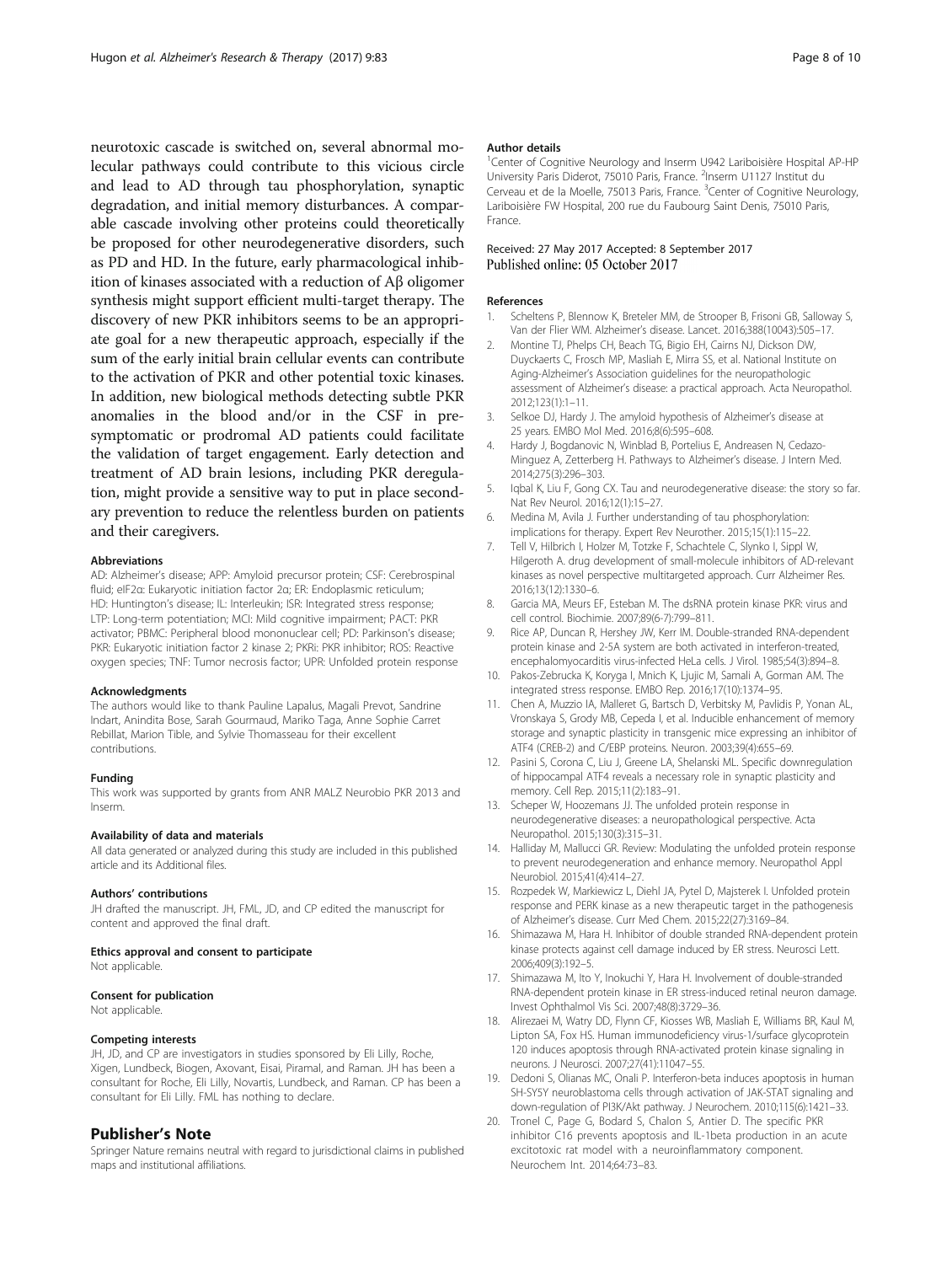- <span id="page-8-0"></span>21. Shen S, Niso-Santano M, Adjemian S, Takehara T, Malik SA, Minoux H, Souquere S, Marino G, Lachkar S, Senovilla L, et al. Cytoplasmic STAT3 represses autophagy by inhibiting PKR activity. Mol Cell. 2012;48(5):667–80.
- 22. Bordi M, Berg MJ, Mohan PS, Peterhoff CM, Alldred MJ, Che S, Ginsberg SD, Nixon RA. Autophagy flux in CA1 neurons of Alzheimer hippocampus: Increased induction overburdens failing lysosomes to propel neuritic dystrophy. Autophagy. 2016;12(12):2467–83.
- 23. Kang R, Tang D. PKR-dependent inflammatory signals. Sci Signal. 2012; 5(247):e47.
- 24. Lu B, Nakamura T, Inouye K, Li J, Tang Y, Lundback P, Valdes-Ferrer SI, Olofsson PS, Kalb T, Roth J, et al. Novel role of PKR in inflammasome activation and HMGB1 release. Nature. 2012;488(7413):670–4.
- 25. Boriushkin E, Wang JJ, Li J, Bhatta M, Zhang SX. p58(IPK) suppresses NLRP3 inflammasome activation and IL-1beta production via inhibition of PKR in macrophages. Sci Rep. 2016;6:25013.
- 26. Yim HC, Wang D, Yu L, White CL, Faber PW, Williams BR, Sadler AJ. The kinase activity of PKR represses inflammasome activity. Cell Res. 2016; 26(3):367–79.
- 27. Bonnet MC, Weil R, Dam E, Hovanessian AG, Meurs EF. PKR stimulates NFkappaB irrespective of its kinase function by interacting with the IkappaB kinase complex. Mol Cell Biol. 2000;20(13):4532–42.
- 28. Goh KC. deVeer MJ, Williams BR. The protein kinase PKR is required for p38 MAPK activation and the innate immune response to bacterial endotoxin. EMBO J. 2000;19(16):4292–7.
- 29. Chang RC, Suen KC, Ma CH, Elyaman W, Ng HK, Hugon J. Involvement of double-stranded RNA-dependent protein kinase and phosphorylation of eukaryotic initiation factor-2alpha in neuronal degeneration. J Neurochem. 2002;83(5):1215–25.
- 30. Suen KC, Yu MS, So KF, Chang RC, Hugon J. Upstream signaling pathways leading to the activation of double-stranded RNA-dependent serine/ threonine protein kinase in beta-amyloid peptide neurotoxicity. J Biol Chem. 2003;278(50):49819–27.
- 31. Yu MS, Suen KC, Kwok NS, So KF, Hugon J, Chang RC. Beta-amyloid peptides induces neuronal apoptosis via a mechanism independent of unfolded protein responses. Apoptosis. 2006;11(5):687–700.
- 32. Onuki R, Bando Y, Suyama E, Katayama T, Kawasaki H, Baba T, Tohyama M, Taira K. An RNA-dependent protein kinase is involved in tunicamycininduced apoptosis and Alzheimer's disease. EMBO J. 2004;23(4):959–68.
- 33. Vaughn LS, Snee B, Patel RC. Inhibition of PKR protects against tunicamycininduced apoptosis in neuroblastoma cells. Gene. 2014;536(1):90–6.
- 34. Gourmaud S, Mouton-Liger F, Abadie C, Meurs EF, Paquet C, Hugon J. Dual kinase inhibition affords extended in vitro neuroprotection in amyloid-beta toxicity. J Alzheimers Dis. 2016;54(4):1659–70.
- 35. Couturier J, Page G, Morel M, Gontier C, Claude J, Pontcharraud R, Fauconneau B, Paccalin M. Inhibition of double-stranded RNA-dependent protein kinase strongly decreases cytokine production and release in peripheral blood mononuclear cells from patients with Alzheimer's disease. J Alzheimers Dis. 2010;21(4):1217–31.
- 36. Mouton-Liger F, Paquet C, Dumurgier J, Bouras C, Pradier L, Gray F, Hugon J. Oxidative stress increases BACE1 protein levels through activation of the PKR-eIF2alpha pathway. Biochim Biophys Acta. 2012;1822(6):885–96.
- 37. Kim S, Sato Y, Mohan PS, Peterhoff C, Pensalfini A, Rigoglioso A, Jiang Y, Nixon RA. Evidence that the rab5 effector APPL1 mediates APP-betaCTFinduced dysfunction of endosomes in Down syndrome and Alzheimer's disease. Mol Psychiatry. 2016;21(5):707–16.
- 38. Peel AL. PKR activation in neurodegenerative disease. J Neuropathol Exp Neurol. 2004;63(2):97–105.
- 39. Peel AL, Bredesen DE. Activation of the cell stress kinase PKR in Alzheimer's disease and human amyloid precursor protein transgenic mice. Neurobiol Dis. 2003;14(1):52–62.
- 40. Page G, Rioux Bilan A, Ingrand S, Lafay-Chebassier C, Pain S, Perault Pochat MC, Bouras C, Bayer T, Hugon J. Activated double-stranded RNA-dependent protein kinase and neuronal death in models of Alzheimer's disease. Neuroscience. 2006;139(4):1343–54.
- 41. Lourenco MV, Clarke JR, Frozza RL, Bomfim TR, Forny-Germano L, Batista AF, Sathler LB, Brito-Moreira J, Amaral OB, Silva CA, et al. TNF-alpha mediates PKR-dependent memory impairment and brain IRS-1 inhibition induced by Alzheimer's beta-amyloid oligomers in mice and monkeys. Cell Metab. 2013; 18(6):831–43.
- 42. Mouton-Liger F, Rebillat AS, Gourmaud S, Paquet C, Leguen A, Dumurgier J, Bernadelli P, Taupin V, Pradier L, Rooney T, et al. PKR downregulation

prevents neurodegeneration and beta-amyloid production in a thiaminedeficient model. Cell Death Dis. 2015;6:e1594.

- 43. Carret-Rebillat AS, Pace C, Gourmaud S, Ravasi L, Montagne-Stora S, Longueville S, Tible M, Sudol E, Chang RC, Paquet C, et al. Neuroinflammation and Abeta accumulation linked to systemic inflammation are decreased by genetic PKR down-regulation. Sci Rep. 2015;5:8489.
- 44. Couturier J, Paccalin M, Lafay-Chebassier C, Chalon S, Ingrand I, Pinguet J, Pontcharraud R, Guillard O, Fauconneau B, Page G. Pharmacological inhibition of PKR in APPswePS1dE9 mice transiently prevents inflammation at 12 months of age but increases Abeta42 levels in the late stages of the Alzheimer's disease. Curr Alzheimer Res. 2012;9(3):344–60.
- 45. Chang RC, Wong AK, Ng HK, Hugon J. Phosphorylation of eukaryotic initiation factor-2alpha (eIF2alpha) is associated with neuronal degeneration in Alzheimer's disease. Neuroreport. 2002;13(18):2429–32.
- 46. Kim SM, Yoon SY, Choi JE, Park JS, Choi JM, Nguyen T, Kim DH. Activation of eukaryotic initiation factor-2 alpha-kinases in okadaic acid-treated neurons. Neuroscience. 2010;169(4):1831–9.
- 47. Bose A, Mouton-Liger F, Paquet C, Mazot P, Vigny M, Gray F, Hugon J. Modulation of tau phosphorylation by the kinase PKR: implications in Alzheimer's disease. Brain Pathol. 2011;21(2):189–200.
- 48. Grober E, Buschke H, Crystal H, Bang S, Dresner R. Screening for dementia by memory testing. Neurology. 1988;38(6):900–3.
- 49. Trinh MA, Klann E. Translational control by eIF2alpha kinases in longlasting synaptic plasticity and long-term memory. Neurobiol Learn Mem. 2013;105:93–9.
- 50. Jiang Z, Belforte JE, Lu Y, Yabe Y, Pickel J, Smith CB, Je HS, Lu B, Nakazawa K. eIF2alpha Phosphorylation-dependent translation in CA1 pyramidal cells impairs hippocampal memory consolidation without affecting general translation. J Neurosci. 2010;30(7):2582–94.
- 51. Zhu PJ, Huang W, Kalikulov D, Yoo JW, Placzek AN, Stoica L, Zhou H, Bell JC, Friedlander MJ, Krnjevic K, et al. Suppression of PKR promotes network excitability and enhanced cognition by interferon-gamma-mediated disinhibition. Cell. 2011;147(6):1384–96.
- 52. Stern E, Chinnakkaruppan A, David O, Sonenberg N, Rosenblum K. Blocking the eIF2alpha kinase (PKR) enhances positive and negative forms of cortexdependent taste memory. J Neurosci. 2013;33(6):2517–25.
- 53. Sekine Y, Zyryanova A, Crespillo-Casado A, Fischer PM, Harding HP, Ron D. Stress responses. Mutations in a translation initiation factor identify the target of a memory-enhancing compound. Science. 2015;348(6238): 1027–30.
- 54. Johnson EC, Kang J. A small molecule targeting protein translation does not rescue spatial learning and memory deficits in the hAPP-J20 mouse model of Alzheimer's disease. PeerJ. 2016;4:e2565.
- 55. Strittmatter WJ, Saunders AM, Schmechel D, Pericak-Vance M, Enghild J, Salvesen GS, Roses AD. Apolipoprotein E: high-avidity binding to betaamyloid and increased frequency of type 4 allele in late-onset familial Alzheimer disease. Proc Natl Acad Sci U S A. 1993;90(5):1977–81.
- 56. Segev Y, Barrera I, Ounallah-Saad H, Wibrand K, Sporild I, Livne A, Rosenberg T, David O, Mints M, Bramham CR, et al. PKR inhibition rescues memory deficit and ATF4 overexpression in ApoE epsilon4 human replacement mice. J Neurosci. 2015;35(38):12986–93.
- 57. Segev Y, Michaelson DM, Rosenblum K. ApoE epsilon4 is associated with eIF2alpha phosphorylation and impaired learning in young mice. Neurobiol Aging. 2013;34(3):863–72.
- 58. Zhang JS, Zhou SF, Wang Q, Guo JN, Liang HM, Deng JB, He WY. Gastrodin suppresses BACE1 expression under oxidative stress condition via inhibition of the PKR/eIF2alpha pathway in Alzheimer's disease. Neuroscience. 2016;325:1–9.
- 59. Diehl T, Mullins R, Kapogiannis D. Insulin resistance in Alzheimer's disease. Transl Res. 2017;183:26–40.
- 60. Claxton A, Baker LD, Hanson A, Trittschuh EH, Cholerton B, Morgan A, Callaghan M, Arbuckle M, Behl C, Craft S. Long acting intranasal insulin detemir improves cognition for adults with mild cognitive impairment or early-stage Alzheimer's disease dementia. J Alzheimers Dis. 2015;45(4):1269–70.
- 61. Nakamura T, Furuhashi M, Li P, Cao H, Tuncman G, Sonenberg N, Gorgun CZ, Hotamisligil GS. Double-stranded RNA-dependent protein kinase links pathogen sensing with stress and metabolic homeostasis. Cell. 2010;140(3):338–48.
- 62. Udumula MP, Babu MS, Bhat A, Dhar I, Sriram D, Dhar A. High glucose impairs insulin signaling via activation of PKR pathway in L6 muscle cells. Biochem Biophys Res Commun. 2017;486(3):645–51.